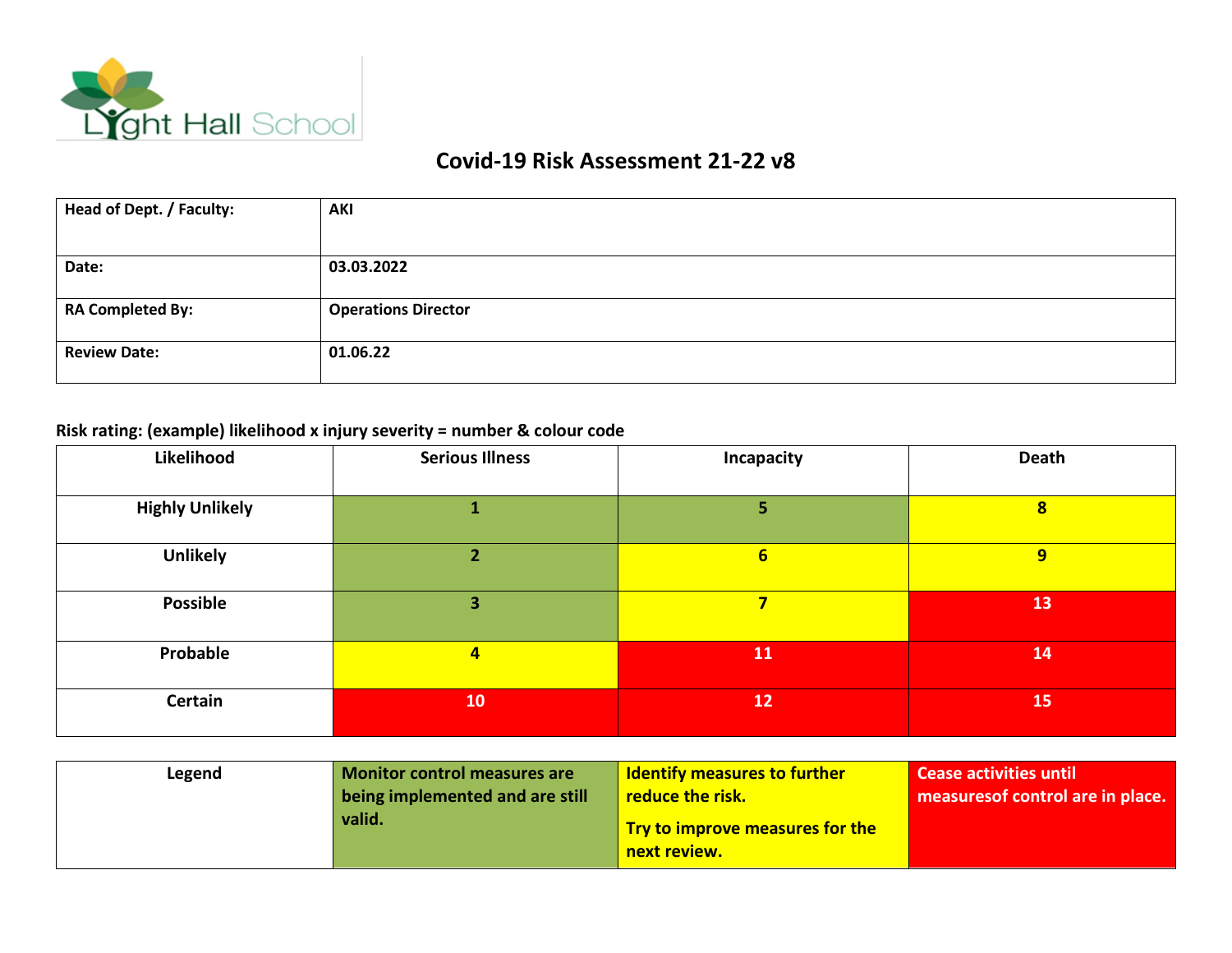

|    | <b>Potential Hazard</b> | <b>Who</b><br>might be<br>harmed | <b>Hazard or Risk Description</b>                                                                                                                                                                                                                                         | <b>Risk</b><br><b>Level</b> | <b>Mitigating Controls - Preventative &amp;</b><br><b>Protective Measures in place</b>                                                                                                                                                                                                                                                                                                                                                                                                                                                                       | <b>Assigned to</b><br>and by<br>when:        | <b>Risk</b><br>Level<br><b>Review</b><br>21.06.21 |
|----|-------------------------|----------------------------------|---------------------------------------------------------------------------------------------------------------------------------------------------------------------------------------------------------------------------------------------------------------------------|-----------------------------|--------------------------------------------------------------------------------------------------------------------------------------------------------------------------------------------------------------------------------------------------------------------------------------------------------------------------------------------------------------------------------------------------------------------------------------------------------------------------------------------------------------------------------------------------------------|----------------------------------------------|---------------------------------------------------|
| 1. | <b>Overview</b>         |                                  | THIS RISK ASSESSMENT:<br>a) MAKES REFERENCE TO A NUMBER OF GOVUK.<br>DOCUMENTS AND GUIDANCE<br>b) COMPLIMENTS EXISTING RISK ASSESSMENT &<br><b>PROCEDURES:</b><br><b>262 GENERAL TEACHING</b><br>261 WHOLE SCHOOL<br><b>EVACUATION PROCEDURE</b><br>FIRE RISK ASSESSMENT  |                             | <b>THESE WEBLINKS are the latest</b><br>guidance available from GOV.UK &<br>ONS and automatically update as<br>released<br>https://www.gov.uk/coronavirus<br>https://www.ons.gov.uk/peoplepopulatio<br>nandcommunity/healthandsocialcare/con<br>ditionsanddiseases/bulletins/coronavirusa<br>ndclinicallyextremelyvulnerablepeopleine<br>ngland/21juneto26june2021<br>All school RA's are included on the staff<br>$\bullet$<br>shared area.<br>Governors are required to agree and sign<br>off any significant changes to this RA<br>before implementation. | SLT 01.09.21                                 |                                                   |
| 2. | <b>Transport</b>        | Staff<br><b>Students</b>         | Death, Incapacity, Serious illness, infection transmission or<br>distress as a result of:<br>Covid-19 exposure due to:<br>$\bullet$<br>Close proximity for an extended period of time<br>to a person with Covid 19.<br>The inability to practice personal safety choices. | $\mathbf{1}$                | From July 2021 the public are now able to<br>assess their own level of risk.<br>Face coverings are made available to staff<br>and students who use public transport on<br>request.<br>All recognised school transport systems<br>are now fully available.                                                                                                                                                                                                                                                                                                    | MFI<br><b>ADMIN</b><br><b>PASTORAL</b>       |                                                   |
| 3. | <b>Classroom Safety</b> | Staff<br>Students                | Death, Incapacity, Serious illness, infection transmission or<br>distress as a result of:<br>Covid-19 exposure due to:<br>$\bullet$                                                                                                                                       | $\mathbf{1}$                | Classroom safety:<br>Reaffirmation by AKI post school term<br>breaks of RA protocols to be<br>communicated.                                                                                                                                                                                                                                                                                                                                                                                                                                                  | <b>SLT</b><br><b>LINE</b><br><b>MANAGERS</b> |                                                   |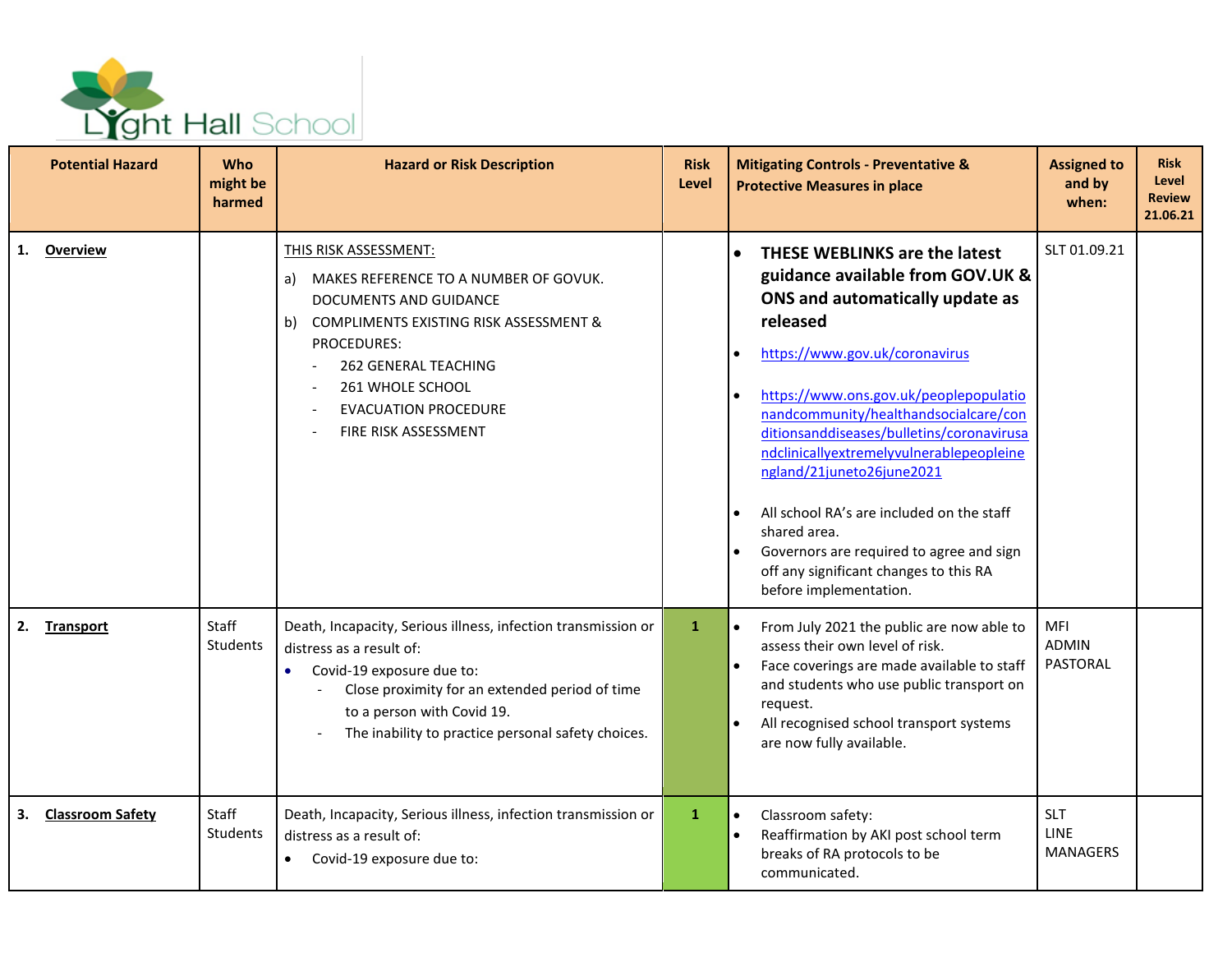

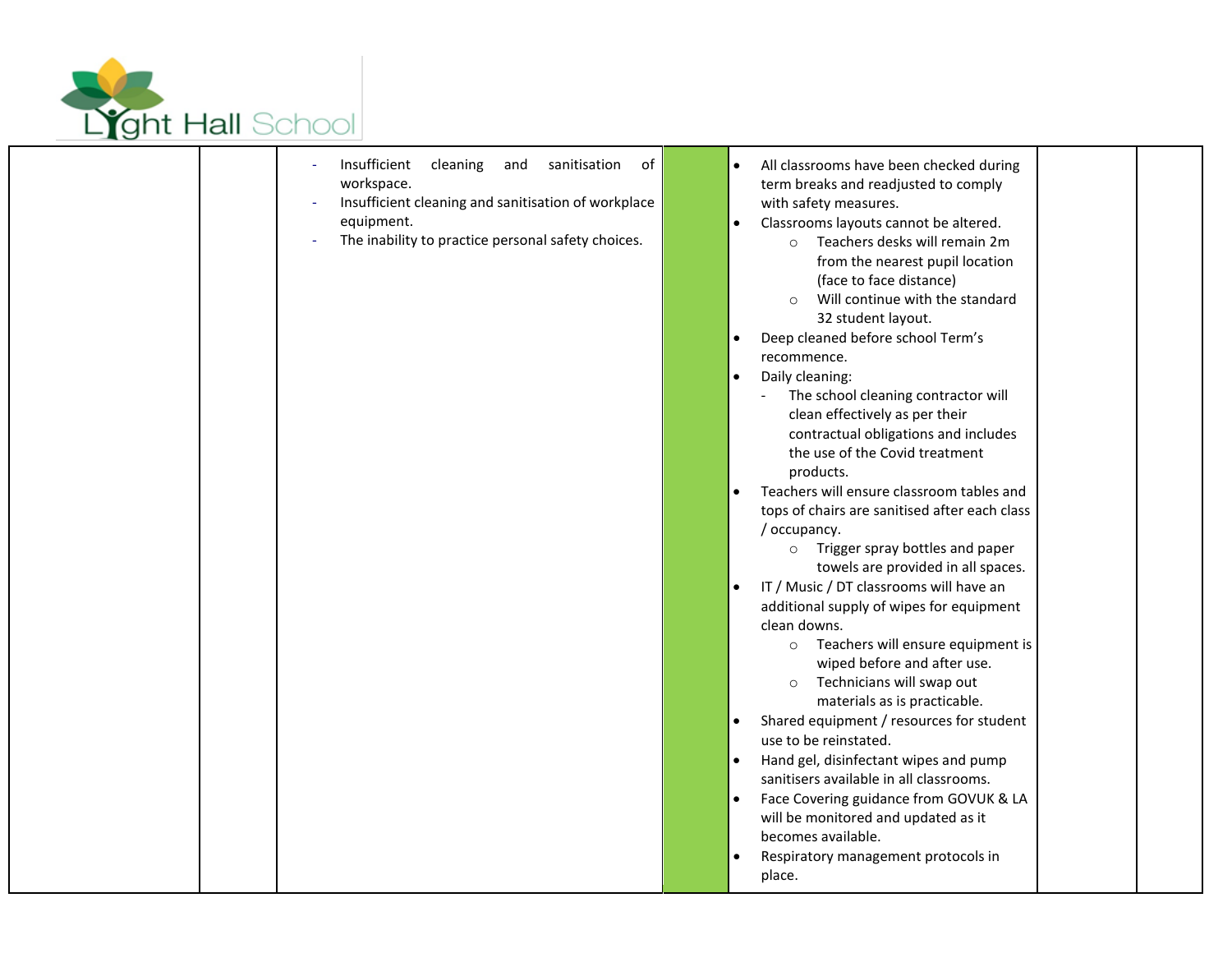

|                                                  |                                                                                                                                                                                                                                    |              | Catch, bin it, Kill it posters<br>$\Omega$<br>Boxes of tissues<br>Sufficient bin (lid less) capacity<br>$\circ$<br>Enhanced student behaviour policy<br>implemented<br>Ventilation:<br>$\bullet$<br>All classroom doors will remain open<br>between 0800 - 1530 as is practicable<br>for the benefit of:<br>(HVAC classrooms or work spaces<br>$\circ$<br>may operate as per the occupier's<br>preferences).<br>Internal windows are advised to be left<br>$\bullet$<br>ajar or open for ventilation.<br>As long as a room is 16.C or above it is<br>suitable for occupancy.<br>all spaces may operate as per the<br>occupier's preferences.                                                               |                                                  |  |
|--------------------------------------------------|------------------------------------------------------------------------------------------------------------------------------------------------------------------------------------------------------------------------------------|--------------|------------------------------------------------------------------------------------------------------------------------------------------------------------------------------------------------------------------------------------------------------------------------------------------------------------------------------------------------------------------------------------------------------------------------------------------------------------------------------------------------------------------------------------------------------------------------------------------------------------------------------------------------------------------------------------------------------------|--------------------------------------------------|--|
| <b>Classroom Logistics</b><br>4.<br>Whole school | Death, Incapacity, Serious illness, infection transmission or<br>distress as a result of:<br>Covid-19 exposure due to:<br>$\bullet$<br>The inability to practice personal safety choices.<br>Overcrowded dining and social spaces. | $\mathbf{1}$ | Reaffirmation by AKI post school term<br>$\bullet$<br>breaks of RA protocols to be<br>communicated.<br>Normal school functions to resume as far<br>as is practicable from 01.09.21<br>Specific year group toilet facilities will<br>be in place for breaks only.<br>YR7 & YR8 Gandhi<br>YR9 & YR 11 Churchill Toilet Block<br>Y10 Gym Toilet Block<br>The school will make provision for the<br>$\bullet$<br>serving of food in separate locations at<br>Breakfast 0830 to 0845<br>E Block Pod<br>$\blacksquare$<br>Churchill Hatch<br>The school will make provision for the<br>$\bullet$<br>serving of food in separate locations at<br>Breakfast 1325 to 1400<br>YR7 Gandhi<br>$\overline{\phantom{a}}$ | <b>SLT</b><br><b>PASTORAL</b><br><b>TEACHERS</b> |  |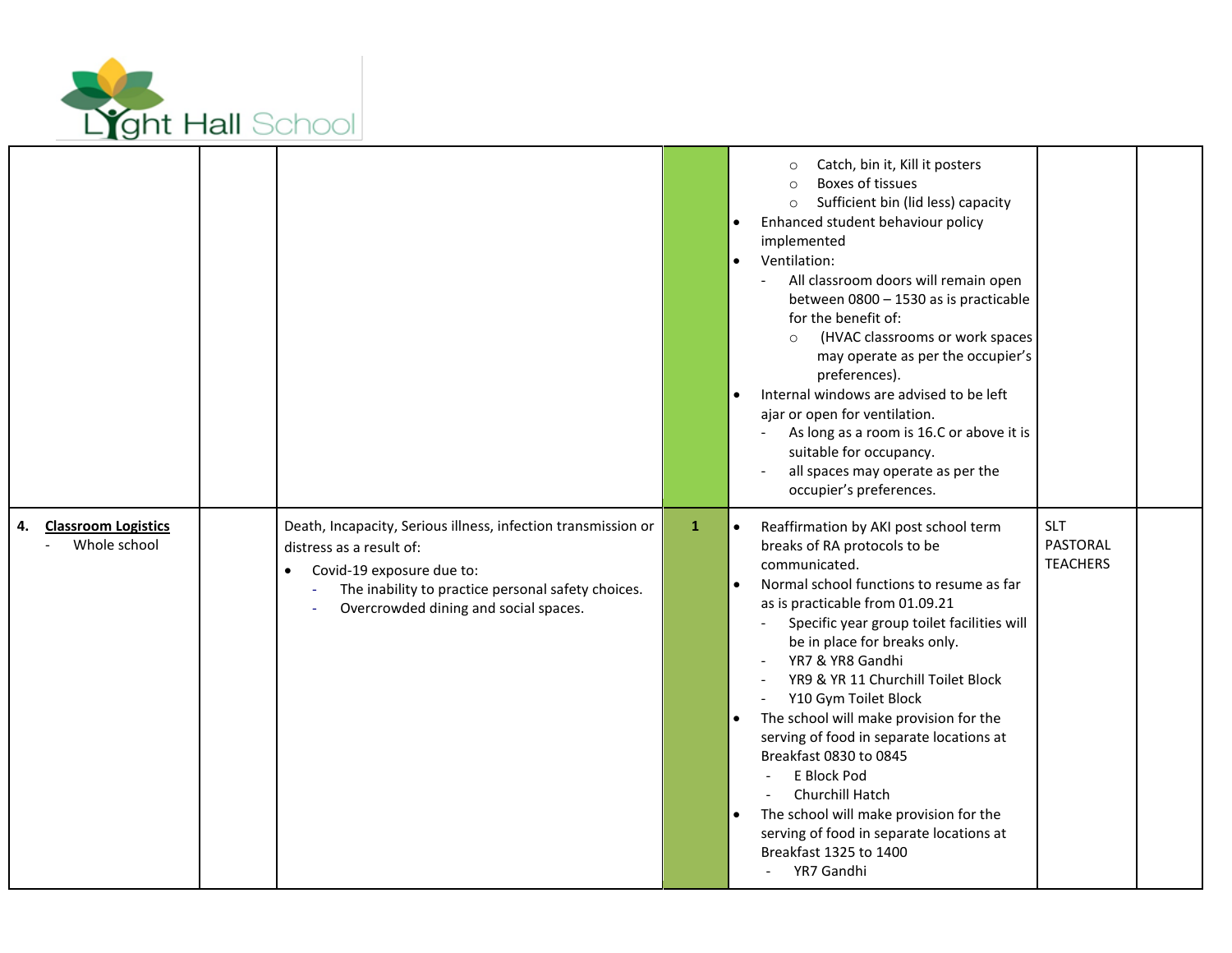

|                                                              |                                      |                                                                                                                                                                                                                                                                                                                                                                                                                                  |                | YR8 E Block Pod<br>YR9 Shed Pod<br>YR10 Main Hall<br>YR11 Churchill Pod<br>These external areas are clearly defined<br>(see appendix 1)<br>YR7 zone G<br>YR8 zone E<br>Y9 zone D<br>YR10 zone S<br>YR11 zone C<br>A school 'movement of people' via a one-<br>$\bullet$<br>way system is to be implemented as far as<br>is practicable (see appendix 2)                                                                                                                                                                                           |                                           |  |
|--------------------------------------------------------------|--------------------------------------|----------------------------------------------------------------------------------------------------------------------------------------------------------------------------------------------------------------------------------------------------------------------------------------------------------------------------------------------------------------------------------------------------------------------------------|----------------|---------------------------------------------------------------------------------------------------------------------------------------------------------------------------------------------------------------------------------------------------------------------------------------------------------------------------------------------------------------------------------------------------------------------------------------------------------------------------------------------------------------------------------------------------|-------------------------------------------|--|
| <b>Classroom Logistics</b><br>5.<br>Vulnerable<br>Disruptive |                                      | Illness, distress and injuries related / caused by:<br>Failure to provide a sufficiently safe or suitable<br>learning environment.                                                                                                                                                                                                                                                                                               | $\mathbf{1}$   | As above plus:<br>$\bullet$<br>New facilities available from 01.09.21<br>SEND<br><b>SEHS</b><br>Refocus                                                                                                                                                                                                                                                                                                                                                                                                                                           | <b>RMA MFI</b><br>LYU                     |  |
| 6.<br><b>Movement around</b><br>school                       | Staff<br><b>Students</b><br>Visitors | Death, Incapacity, Serious illness, infection transmission or<br>distress as a result of:<br>Covid-19 exposure due to:<br>The inability to practice personal safety choices.<br>Overcrowded corridors and classrooms.<br>Insufficient cleaning and sanitisation of workspace<br>and workplace equipment.<br>Poor awareness of transmission vectors; GOVUK<br>requirements and objectives in the schools<br>operational guidance. | $\overline{2}$ | $\bullet$<br>Reaffirmation by AKI post school term<br>breaks of RA protocols to be<br>communicated.<br>Face Covering guidance for students has<br>been updated by the Government from<br>24.02.22<br>Face coverings are no longer<br>$\blacksquare$<br>mandatory. Students and staff may<br>continue to wear face coverings<br>wherever they wish to do so: when<br>moving around the premises, outside<br>of classrooms, such as corridors and<br>communal areas.<br>Normal school functions to resume as far<br>as is practicable from 01.09.21 | <b>SLT</b><br>PASTORAL<br><b>TEACHERS</b> |  |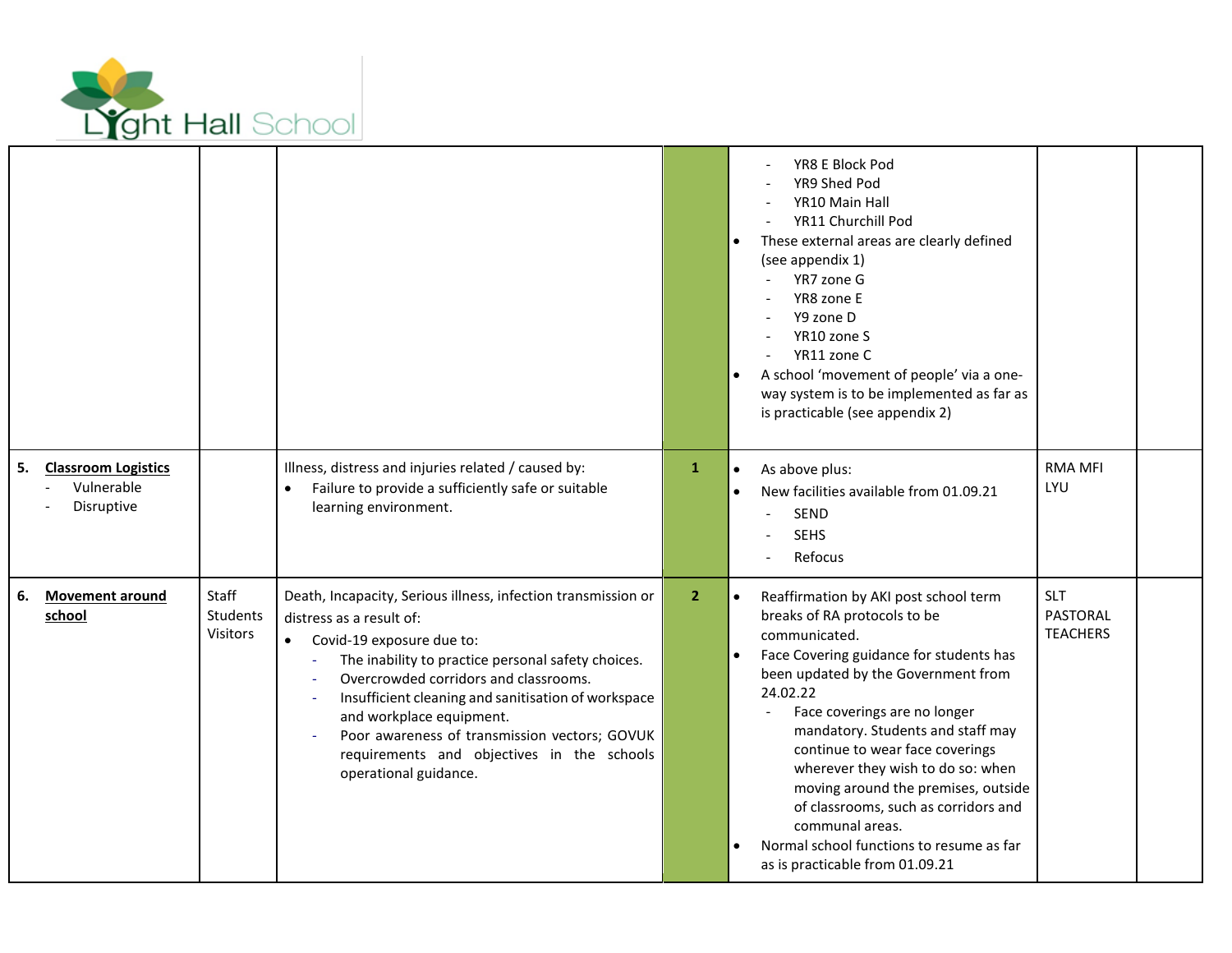

Г

L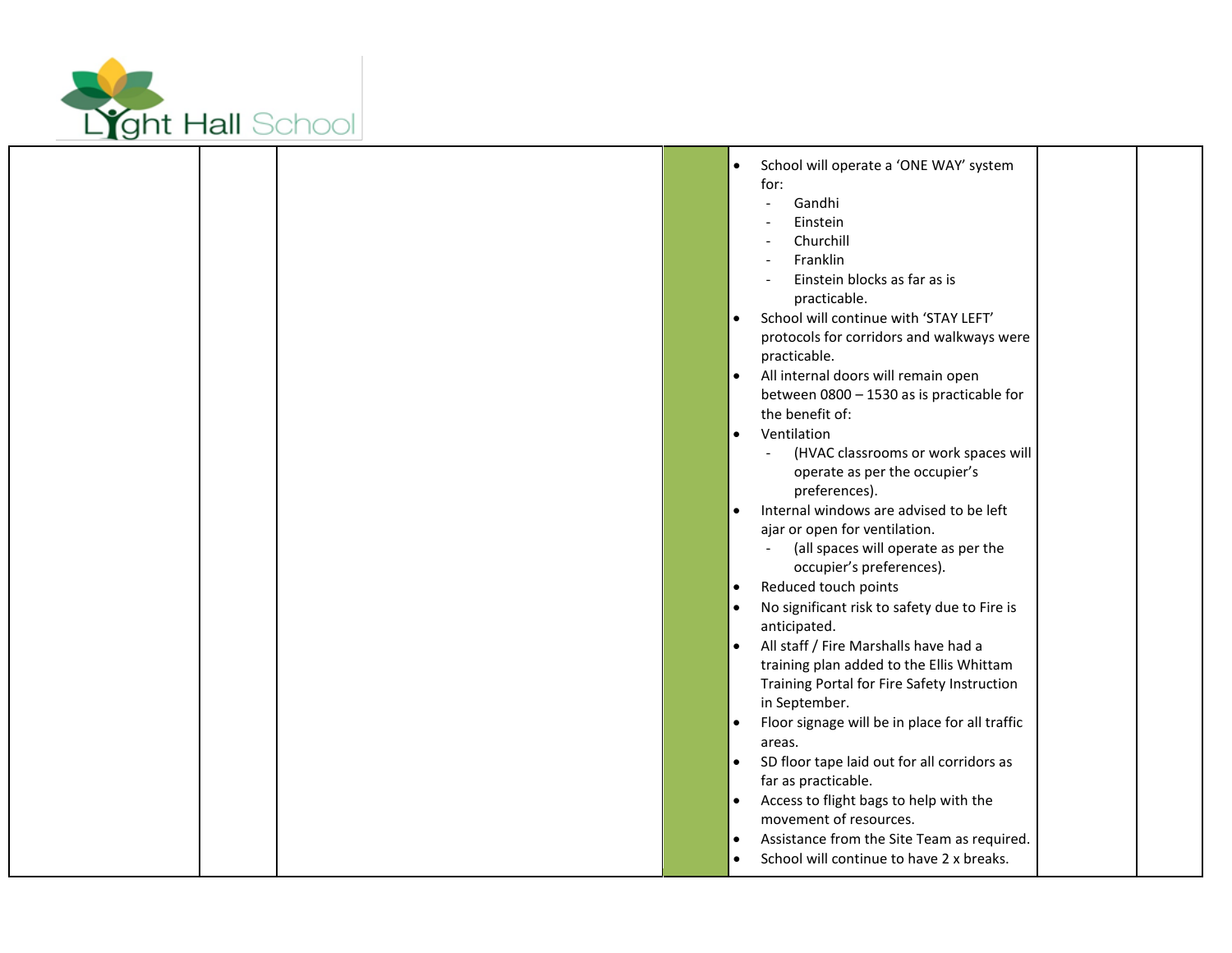

|                                  |                               |                                                                                                                                                                                                                                                                                                                                                                                                                                                                                             |                | Students are required to move around<br>school between lessons.<br>When not teaching students, staff will be<br>can use staff / work room facilities, being<br>mindful to others who may still want to<br>engage with social distancing.<br>2m SD signage on entrances and walkways<br>will remain.<br>Hand sanitisation required by all when<br>$\bullet$<br>entering or re-entering any work space.<br>First Aid requirements will continue to be<br>$\bullet$<br>escorted.                                                                                                                                                                                                                                                                                                                                                 |            |  |
|----------------------------------|-------------------------------|---------------------------------------------------------------------------------------------------------------------------------------------------------------------------------------------------------------------------------------------------------------------------------------------------------------------------------------------------------------------------------------------------------------------------------------------------------------------------------------------|----------------|-------------------------------------------------------------------------------------------------------------------------------------------------------------------------------------------------------------------------------------------------------------------------------------------------------------------------------------------------------------------------------------------------------------------------------------------------------------------------------------------------------------------------------------------------------------------------------------------------------------------------------------------------------------------------------------------------------------------------------------------------------------------------------------------------------------------------------|------------|--|
| <b>Proximity to Others</b><br>7. | Staff<br>Students<br>Visitors | Death, Incapacity, Serious illness, infection transmission or<br>distress as a result of:<br>Covid-19 exposure due to:<br>The inability to practice personal safety choices.<br>$\blacksquare$<br>Poor decision making.<br>Adults demonstrating unsafe work / social<br>practices, including leadership, faculty and other<br>staff or team meetings.<br>Students demonstrating unsafe work / social<br>practices, including classroom behaviour /<br>movement around school / social time. | 2 <sup>1</sup> | $\bullet$<br>Staff:<br>Reaffirmation by AKI post school term<br>breaks of RA protocols to be<br>communicated.<br>Must ensure their own safety is not<br>compromised by students or staff.<br>Can continue to follow SD & face<br>covering protocols as a 'personal<br>choice'.<br>Please refer to the latest GOVUK<br>guidance links in section 1.<br>Endeavour to avoid the sharing of<br>desktop devices or equipment.<br>On Break Duties:<br>Will wear a Hi-Viz tabard to assist with<br>identification.<br>All work spaces have been:<br>Assessed and reconfigured for<br>suitability for individuals to practice<br>personal safety choices.<br>All internal and external routes,<br>entrances / exits within school<br>grounds will continue to display Covid<br><b>Aware Notices</b><br>Safety and Information Notices | <b>SLT</b> |  |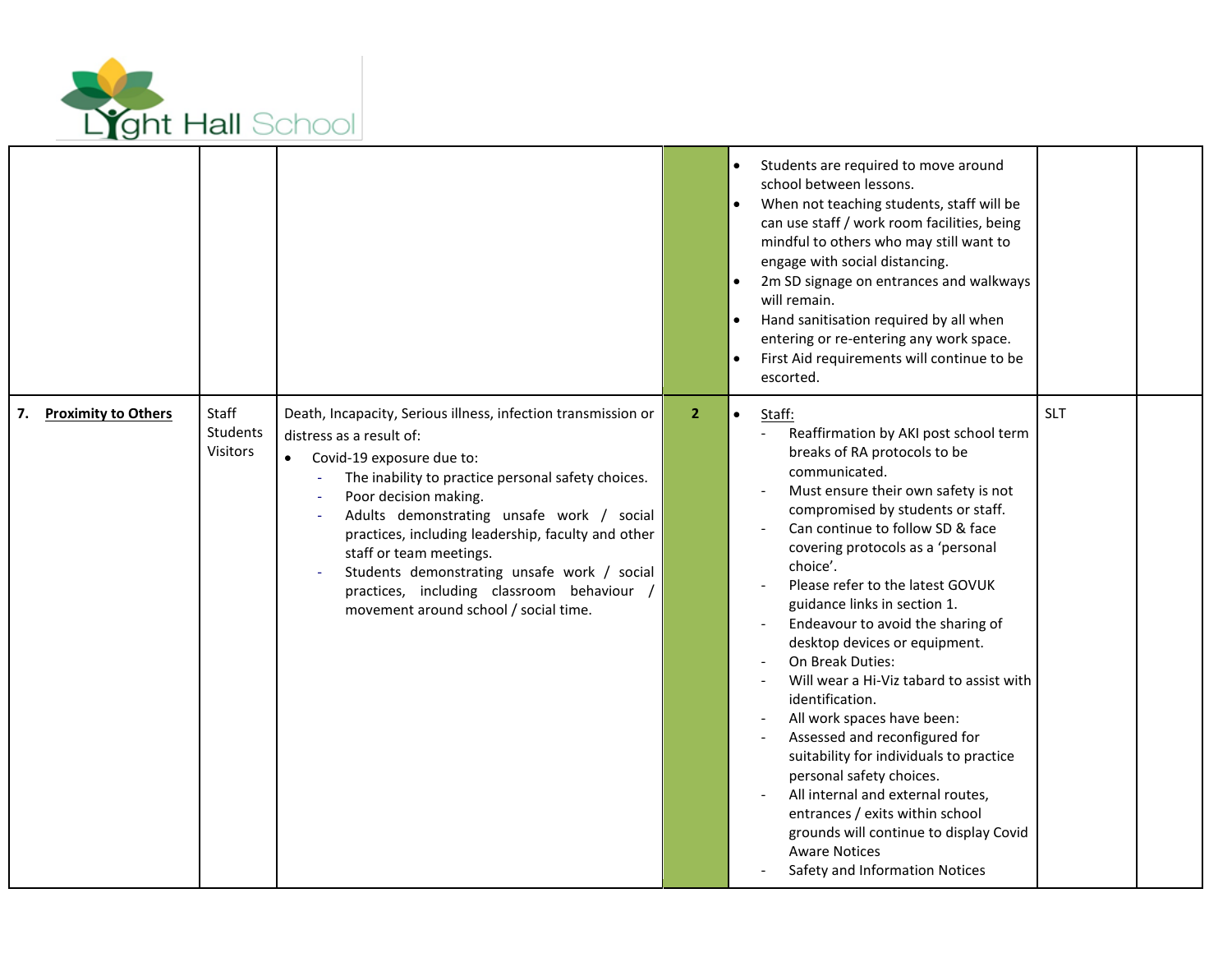

L

| 2m SD posters<br>2m SD floor signs<br>Staff meetings can be held but a listed<br>below in preferential order for safety:<br>a web based conferencing service MS<br>Teams.<br>if a physical meeting is required:<br>o The frequency is kept to a<br>bare minimum.<br>Allocate a space where<br>$\circ$<br>personal safety choices can<br>be implemented.<br>External guests must:<br>Comply with all school safety<br>$\circ$<br>protocols<br>be accompanied to and from<br>$\circ$<br>the work space.<br>Students:<br>$\bullet$<br>Must:<br>Follow school safety protocols<br>Allow others to implement personal<br>safety choices.<br>Leadership will communicate safety<br>$\overline{\phantom{a}}$<br>protocols to parents and carers<br>outlining the significant 'RISK' to staff<br>from student's not following<br>guidelines.<br>GOVUK & LA Guidance remains under<br>continual review and observation. |
|----------------------------------------------------------------------------------------------------------------------------------------------------------------------------------------------------------------------------------------------------------------------------------------------------------------------------------------------------------------------------------------------------------------------------------------------------------------------------------------------------------------------------------------------------------------------------------------------------------------------------------------------------------------------------------------------------------------------------------------------------------------------------------------------------------------------------------------------------------------------------------------------------------------|
| Contractors, School Support, External<br>$\bullet$<br><b>Agencies Etc.</b><br>Preferably allowed on site by prior<br>appointment only.<br>Be accompanied to and from the work<br>space.<br>Must comply with all school safety                                                                                                                                                                                                                                                                                                                                                                                                                                                                                                                                                                                                                                                                                  |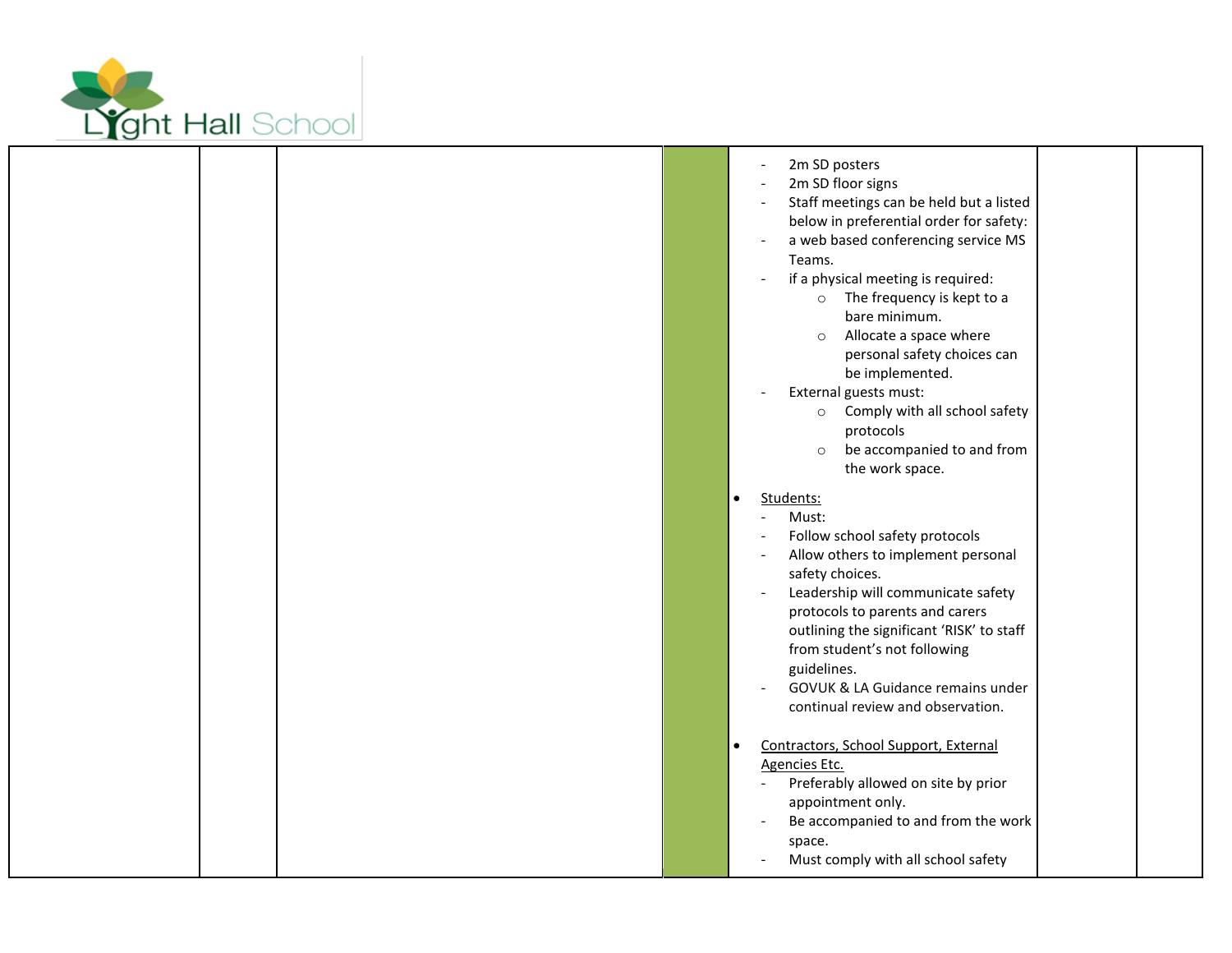

|                                                                                                 |                               |                                                                                                                                                                                                                                                                                                                            |                | protocols.<br>3rd Party Risk Assessments must be<br>reviewed before any visit commences.<br>Be allowed to implement personal<br>safety choices.                                                                                                                                                                                                                                                                                                                                                                                                                                                                                                                                                                                                       |            |  |
|-------------------------------------------------------------------------------------------------|-------------------------------|----------------------------------------------------------------------------------------------------------------------------------------------------------------------------------------------------------------------------------------------------------------------------------------------------------------------------|----------------|-------------------------------------------------------------------------------------------------------------------------------------------------------------------------------------------------------------------------------------------------------------------------------------------------------------------------------------------------------------------------------------------------------------------------------------------------------------------------------------------------------------------------------------------------------------------------------------------------------------------------------------------------------------------------------------------------------------------------------------------------------|------------|--|
| 8. Covid - 19 Awareness                                                                         | Staff<br>Students<br>Visitors | Death, Incapacity, Serious illness, infection transmission or<br>distress as a result of:<br>Covid-19 exposure due to:<br>$\bullet$<br>Insufficient<br>understanding<br>of<br>safety<br>requirements and objectives.                                                                                                       | $\overline{2}$ | Reaffirmation by AKI post school term<br>$\bullet$<br>breaks of RA protocols to be<br>communicated.<br>Restricted access notices for school.<br>$\bullet$<br>Information notices on all entrances.<br>$\bullet$<br>Shared Risk assessment.<br>$\bullet$<br>Updates on staff bulletins.<br>$\bullet$<br>Staff briefings<br>$\bullet$<br>Staff handbook                                                                                                                                                                                                                                                                                                                                                                                                 | <b>SLT</b> |  |
| First Aid / Medical<br>9.<br>Assistance<br>Covid-19<br><b>General illness</b><br>General injury | Staff<br>Students<br>Visitors | Death, Incapacity, Serious illness, infection transmission or<br>distress as a result of:<br>Covid-19 exposure due to:<br>Insufficient understanding of safety protocols,<br>viral protection requirements and objectives.<br>Unable to adhere to SD protocols.<br>Poor decision making.<br>Poor or unsafe work practices. | 3 <sup>1</sup> | First aid provision:<br>$\bullet$<br>First aid will remain an 'on call' service<br>as far as is practicable<br>A central first aid station may be<br>reinstated dependent on<br>circumstances.<br>Teachers must try to ensure First Aid<br>calls are an 'emergency request' to<br>reduce the levels of significant<br>number minor requests.<br>Administering or supervising any first<br>aid requires the donning of PPE.<br>Hands on care only by trained staff.<br>1 x primary First Aider on duty 0830 to<br>1515 SRY<br>1 x Covid-19 trained First Aider on<br>duty 0915 to 1500 KRE CWO<br>1 x Covid-19 biohazard trained staff<br>member on duty 0800 to 1600 DHI<br>1 x support first aiders on duty at all<br>times throughout school day to | LED        |  |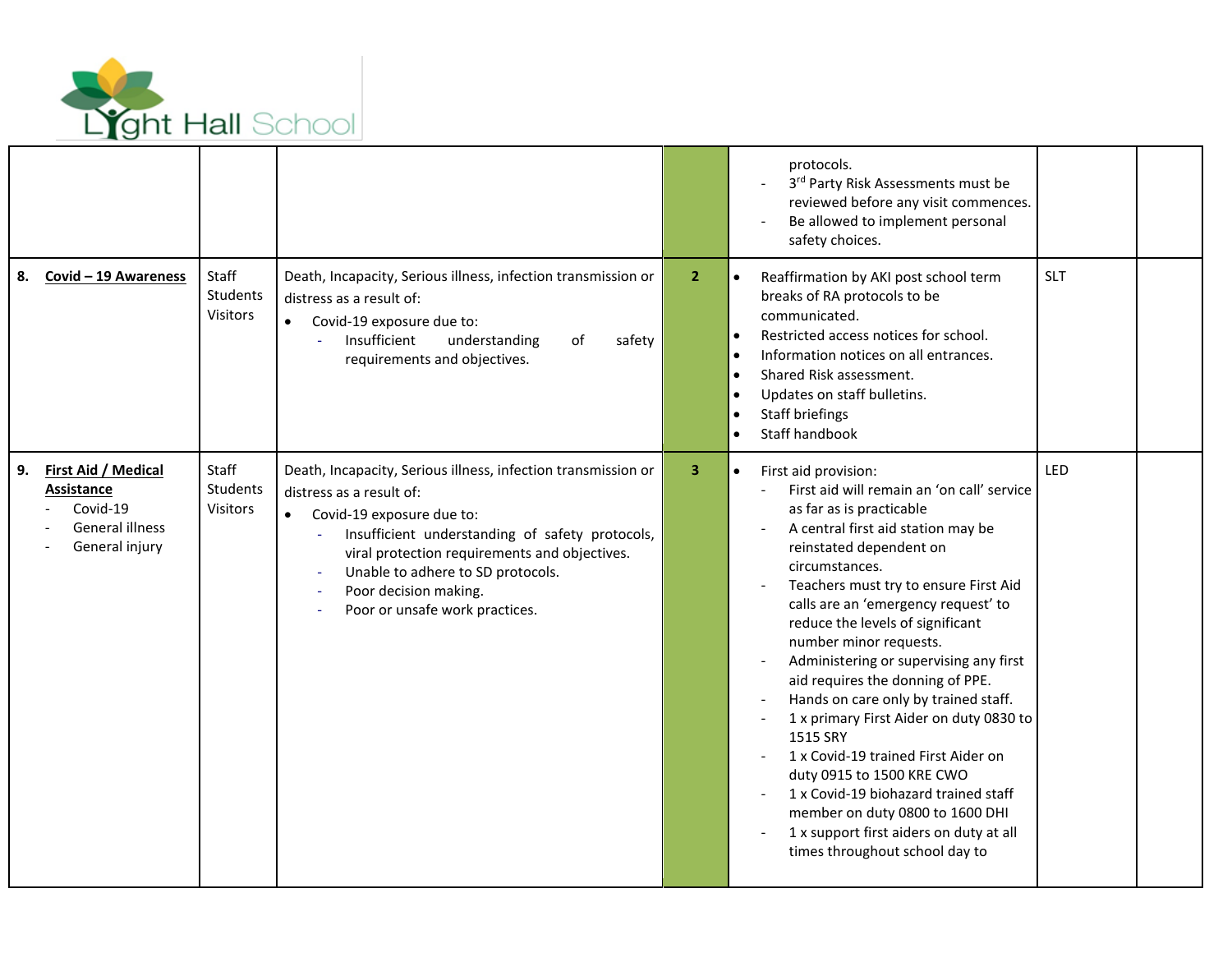

|  |  | Other first aiders will assist in<br>supervision only.<br>Covid-19 protocols in place for people who<br>$\bullet$<br>are symptomatic.<br>PPE donning and doffing / casualty<br>manual handling techniques in place.<br>The reception meeting room will be<br>used as a holding area for students<br>who are not symptomatic prior to<br>collection.<br>Reception Interview room used as<br>holding area for students who are<br>symptomatic prior to collection.<br>These areas must be<br>$\circ$<br>sanitised after occupancy<br>before reuse.<br>Symptomatic staff or students must follow<br>$\bullet$<br>latest GOVUK advice.<br>https://www.nhs.uk/conditions/coronavir<br>$\bullet$<br>us-covid-19/self-isolation-and-<br>treatment/how-long-to-self-isolate/<br>Students attending school who inform a<br>$\bullet$<br>staff member they have symptoms or have<br>a positive case from someone they 'live'<br>with will be sent home.<br>Their return will be based on GOVUK<br>guidance<br>All First aid requests must be logged as far<br>$\bullet$<br>as is practicable by SRY with a record of<br>the students and current name location.<br>This will assist in test and trace<br>UK Gov. test and trace protocols<br>apply. |
|--|--|-------------------------------------------------------------------------------------------------------------------------------------------------------------------------------------------------------------------------------------------------------------------------------------------------------------------------------------------------------------------------------------------------------------------------------------------------------------------------------------------------------------------------------------------------------------------------------------------------------------------------------------------------------------------------------------------------------------------------------------------------------------------------------------------------------------------------------------------------------------------------------------------------------------------------------------------------------------------------------------------------------------------------------------------------------------------------------------------------------------------------------------------------------------------------------------------------------------------------------------------|
|  |  | Further guidance is anticipated before<br>term restart.<br>All students requiring a PEEP will have it<br>$\bullet$<br>reviewed or amended by 04.09.21 with                                                                                                                                                                                                                                                                                                                                                                                                                                                                                                                                                                                                                                                                                                                                                                                                                                                                                                                                                                                                                                                                                |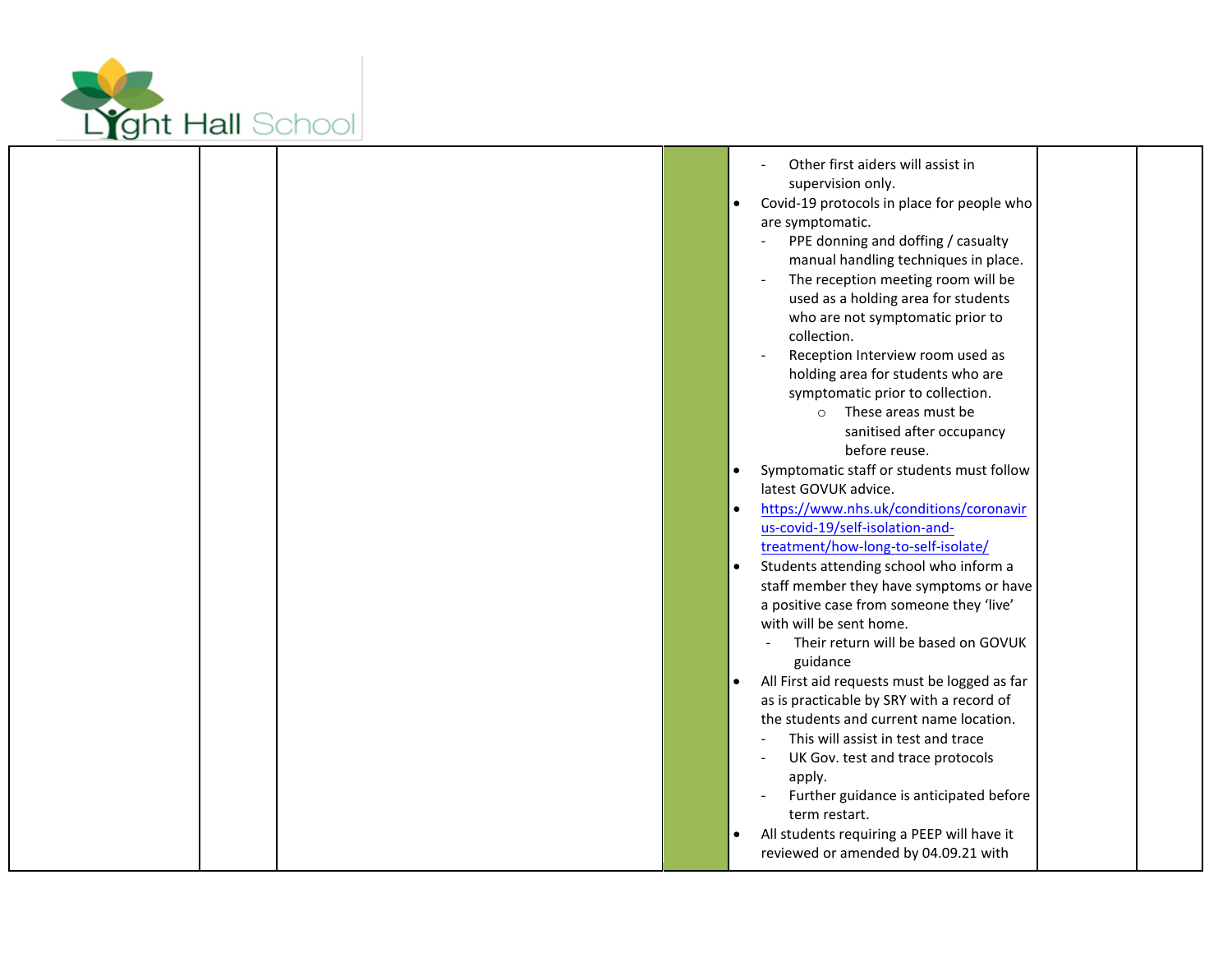

|                                    |                               |                                                                                                                                                                                       |                | appropriate actions implemented<br>accordingly.<br>Any additional risks and mitigating<br>actions will be recorded on the PEEP                                                                                                                                                                                                                                                                                                                                                                                                                                   |            |  |
|------------------------------------|-------------------------------|---------------------------------------------------------------------------------------------------------------------------------------------------------------------------------------|----------------|------------------------------------------------------------------------------------------------------------------------------------------------------------------------------------------------------------------------------------------------------------------------------------------------------------------------------------------------------------------------------------------------------------------------------------------------------------------------------------------------------------------------------------------------------------------|------------|--|
| 10. Confirmed cases of<br>Covid-19 | Staff<br>Students<br>Visitors | Death, Incapacity, Serious illness, infection transmission or<br>distress as a result of:<br>Covid-19 exposure due to:<br>$\bullet$<br>Contact with a person who has tested positive. | 2 <sup>1</sup> | Latest GOVUK protocols to be<br>$\bullet$<br>implemented.<br>Significant wellbeing policies and<br>$\bullet$<br>procedures in place.<br>SEND staff and students are advised to<br>test twice weekly using LFTs which will be<br>provided by the school.<br>HR conduct a back to work and welfare<br>review after self-isolation following:<br>https://www.nhs.uk/conditions/coron<br>avirus-covid-19/self-isolation-and-<br>treatment/how-long-to-self-isolate/                                                                                                  | <b>MFI</b> |  |
| 11. Stress & Wellbeing             | Staff<br>Students             | Illness or distress caused by:<br>An adverse reaction to the demands and pressures<br>$\bullet$<br>associated with the current health crises.                                         | 2 <sup>1</sup> | Current risk assessments apply<br>$\bullet$<br>HR will consult with vulnerable staff<br>$\bullet$<br>members to ascertain any additional<br>workplace risks.<br>o All consultations will be recorded.<br>Reaffirmation by AKI post school term<br>$\bullet$<br>breaks of RA protocols to be<br>communicated.<br>The school will act and mitigate<br>$\bullet$<br>accordingly.<br><b>School Fitness Room</b><br>$\bullet$<br>This room is to be made available to<br>all students from 02.09.21<br>Students may use the as part of<br>extracurricular activities. | CPE        |  |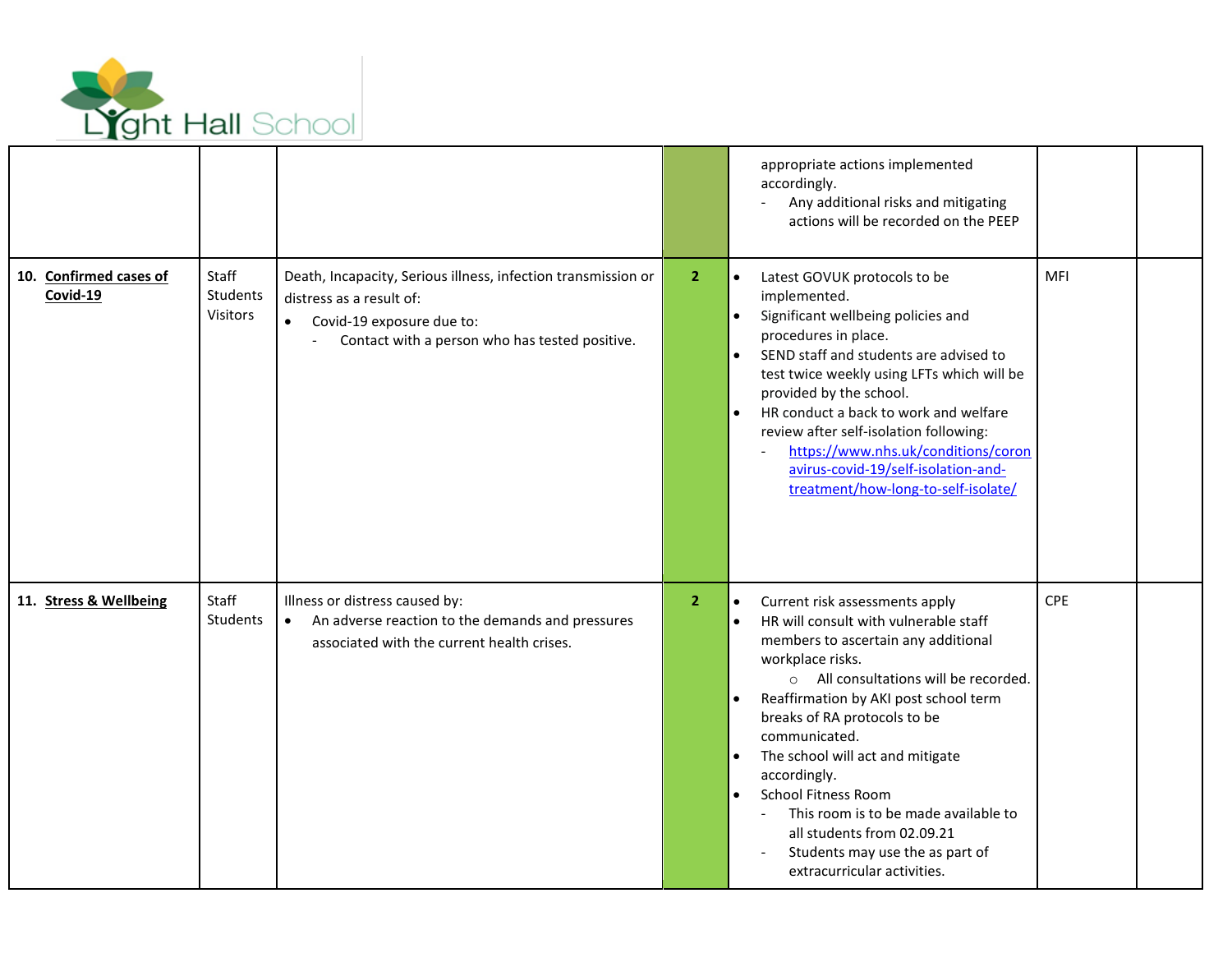

|             |                                      |                                                                                                                                                                                                                                                                                      |   | It is cleaned as part of the usual<br>schedule.<br>Hand sanitiser is available and all<br>equipment must be sanitised after use<br>by staff.                                                                                                                                                                                                                                                                                                                                                                                                                                                                                                                                                                                                                                                                                                                                                                                                                                                                                                                                                                                                                                      |            |  |
|-------------|--------------------------------------|--------------------------------------------------------------------------------------------------------------------------------------------------------------------------------------------------------------------------------------------------------------------------------------|---|-----------------------------------------------------------------------------------------------------------------------------------------------------------------------------------------------------------------------------------------------------------------------------------------------------------------------------------------------------------------------------------------------------------------------------------------------------------------------------------------------------------------------------------------------------------------------------------------------------------------------------------------------------------------------------------------------------------------------------------------------------------------------------------------------------------------------------------------------------------------------------------------------------------------------------------------------------------------------------------------------------------------------------------------------------------------------------------------------------------------------------------------------------------------------------------|------------|--|
| 12. Hygiene | Staff<br><b>Students</b><br>Visitors | Death, Incapacity, Serious illness, infection transmission or<br>distress as a result of:<br>Covid-19 exposure due to:<br>Insufficient understanding regarding the<br>transmission of Covid-19.<br>UK Government requirements and objectives for<br>safety in schools not being met. | 3 | Daily inspection of all 'in use' spaces.<br>$\bullet$<br>All staff are responsible for following<br>$\bullet$<br>safety protocols (as in section 3)<br>Covid-19 hygiene management protocols<br>$\bullet$<br>in place.<br>2 x day cleaners are in situ to assist in<br>$\blacksquare$<br>the hygiene management.<br>Contract cleaners will continue all<br>functions as per contract.<br>High traffic areas will be cleaned<br>throughout the day.<br>All Student toilets will be cleaned<br>between breaks.<br>Information notices in all work spaces.<br>Hand washing and / or sanitisation<br>available in all work spaces.<br>Hand sanitisation required before entering<br>or leaving:<br>school site<br>any work space<br>classroom<br>PPE will still be made available to staff,<br>students, visitors and contractors on<br>request.<br>Contractors have pre notification of<br>required protocols before attending site.<br>Staff must follow safety protocols if<br>$\bullet$<br>preparing food or drinks for others.<br>External water fountains remain in use.<br>$\bullet$<br>Catering and service staff have own safety<br>protocols and risk assessments in place. | <b>RMA</b> |  |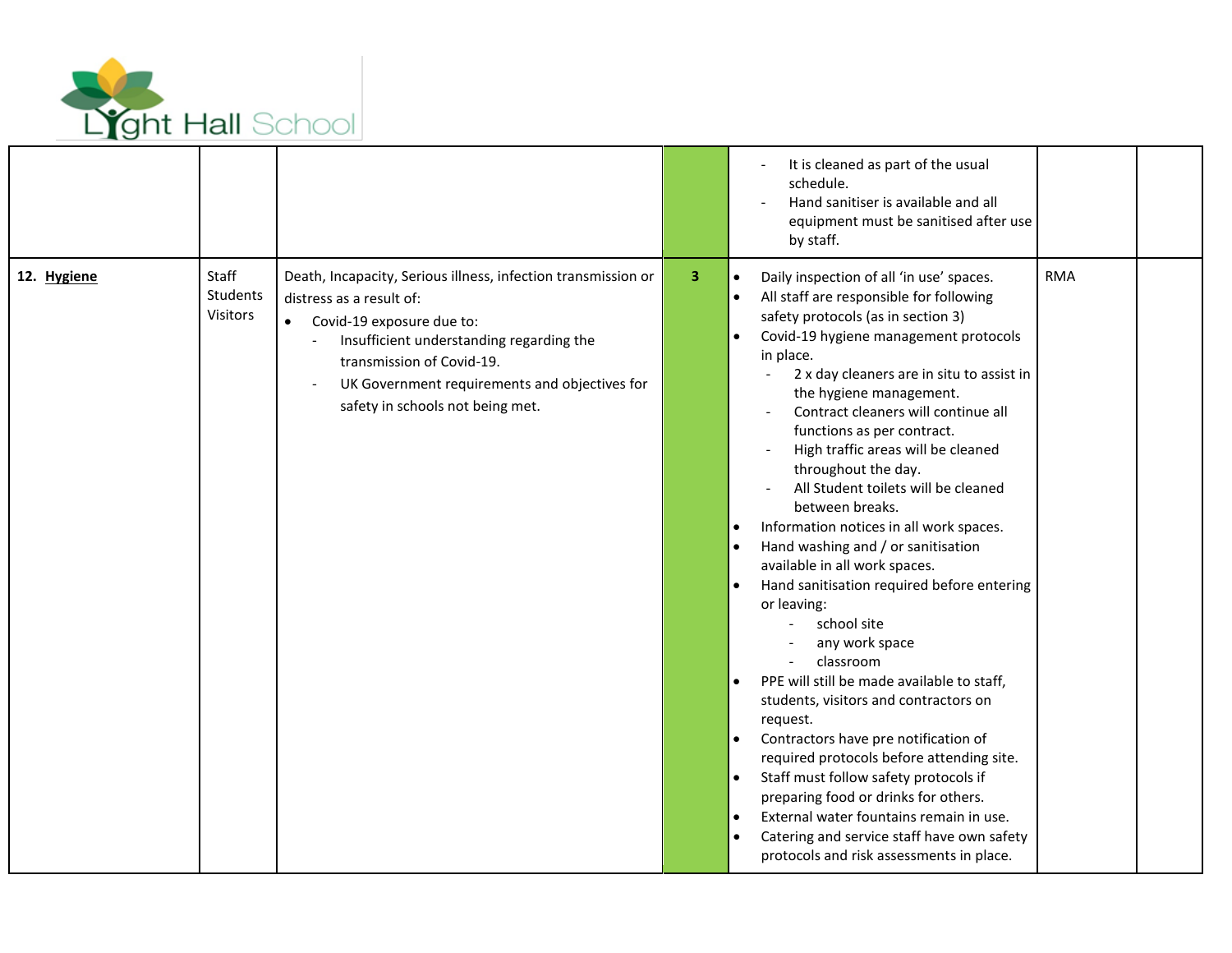

| 13. Remote & Home<br><b>Working</b> | Staff<br>Students | Illness, distress and injuries related caused by:<br>Failure to advise staff and students on DSE<br>$\bullet$<br>regulations (Homeworking)<br>An adverse reaction to the demands and pressures<br>$\bullet$<br>associated with the current health crises.<br>Poor working practices.<br>$\bullet$<br>No training or preparation made for homeworking. | 1 | The need for home working is no longer a<br>$\bullet$<br>requirement<br>Home Working should only be as a result<br>$\bullet$<br>of self-isolation.<br>School regularly updates staff on the latest<br>$\bullet$<br>guidance.<br>https://www.hse.gov.uk/msd/dse/ho<br>me-working.htm<br>School has made provision for the supply<br>$\bullet$<br>of suitable IT devices and access rights.<br>School has set up sufficient remote access<br>for the provision of lessons and pastoral<br>care.<br>Code of conduct protocols are in<br>place.<br>Additional materials and resources can be<br>$\bullet$<br>provided if suitable and available via HR<br>welfare meetings.<br>School has directly provided identified<br>Homeworkers advice on how to work from<br>home safely.<br>Staff must have completed their own<br>dynamic risk assessment to identify if<br>working from home is safe.<br>The school will provide homeworking<br>equipment as is practicable.<br>Best practice advice from external<br>sources (e.g.) BBC website<br>H&S Working from Home & First Aid | <b>MFICPE NHA</b> |
|-------------------------------------|-------------------|-------------------------------------------------------------------------------------------------------------------------------------------------------------------------------------------------------------------------------------------------------------------------------------------------------------------------------------------------------|---|-----------------------------------------------------------------------------------------------------------------------------------------------------------------------------------------------------------------------------------------------------------------------------------------------------------------------------------------------------------------------------------------------------------------------------------------------------------------------------------------------------------------------------------------------------------------------------------------------------------------------------------------------------------------------------------------------------------------------------------------------------------------------------------------------------------------------------------------------------------------------------------------------------------------------------------------------------------------------------------------------------------------------------------------------------------------------------|-------------------|
|                                     |                   |                                                                                                                                                                                                                                                                                                                                                       |   | Training is available by contacting<br>Colette Pelosi HR Director<br>The school has a H&S statement on the<br>staff portal (N) Drive and notice boards.<br>Line managers will ensure the contacting<br>Homeworkers is within contracted hours<br>only.<br>Student wellbeing is managed via pastoral                                                                                                                                                                                                                                                                                                                                                                                                                                                                                                                                                                                                                                                                                                                                                                         |                   |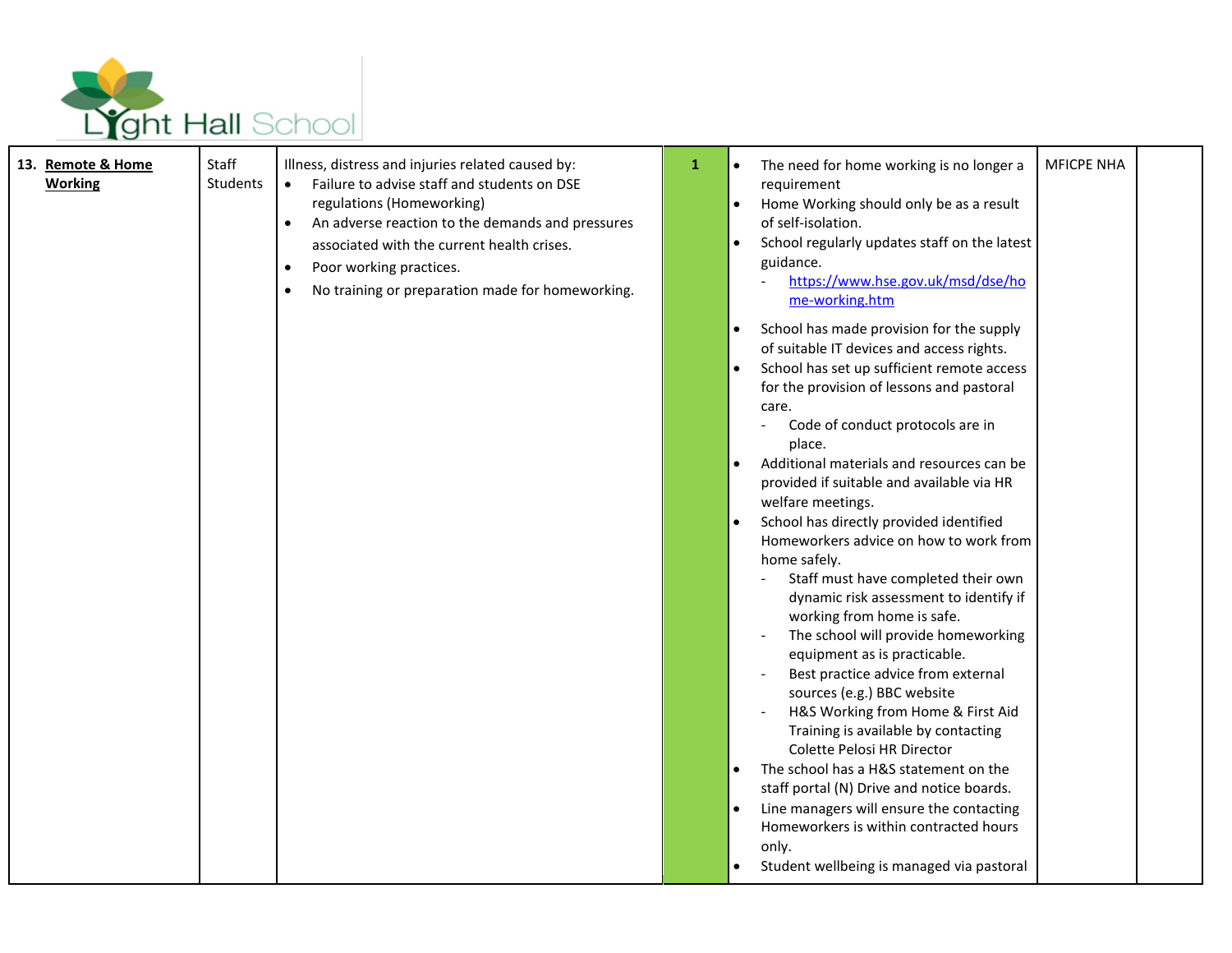

|                                                     |                   |                                                                                                                                                                                                                                                                                                                                                                                                                                           |              | managers, form tutors or other staff as<br>required.                                                                                                                                                                                                                                                                                                        |            |  |
|-----------------------------------------------------|-------------------|-------------------------------------------------------------------------------------------------------------------------------------------------------------------------------------------------------------------------------------------------------------------------------------------------------------------------------------------------------------------------------------------------------------------------------------------|--------------|-------------------------------------------------------------------------------------------------------------------------------------------------------------------------------------------------------------------------------------------------------------------------------------------------------------------------------------------------------------|------------|--|
| 14. Catering Provision                              | Staff<br>Students | Death, Incapacity, Serious illness, infection transmission or<br>distress as a result of:<br>Covid-19 exposure due to:<br>$\bullet$<br>Insufficient understanding regarding the<br>transmission of Covid-19 among non-school staff.<br>Low awareness of transmission vectors affecting<br>food service.<br>GOVUK requirements and objectives for safety in<br>schools not being met.                                                      | $\mathbf{1}$ | $\bullet$<br>Covid-19 hygiene management protocols<br>in place.<br>Contract cater to provide operational Risk<br>$\bullet$<br>Assessment.<br>Prepared hot and cold food will only<br>be available at Breakfast and 2nd<br>break.<br>Food at 1 <sup>st</sup> break may be available<br>after 01.09.21 by pre order only<br>Hot and Cold food will available. | <b>MFI</b> |  |
| 15. Space Allocations<br>All staff<br>Years 7 to 11 | Staff<br>Students | 'External ZONE' spaces only apply for 1 <sup>st</sup> & 2 <sup>nd</sup> break<br>Designated toilet spaces only apply for 1 <sup>st</sup> & 2 <sup>nd</sup> break<br>$\bullet$<br>'One Way' system only applies for classroom<br>$\bullet$<br>transition.<br>All the above are subject to review and<br>amendment without consultation.<br>Please see:<br>Appendix 1. External social space and food points map<br>Appendix 2. One-way map |              | Staff and students follow their timetable<br>$\bullet$<br>Work in their allocated classroom or<br>$\bullet$<br>designated spaces as required                                                                                                                                                                                                                | SLT        |  |
| 16. Curriculum                                      | Staff<br>Students | Death, Incapacity, Serious illness, infection transmission or<br>distress as a result of:<br>Covid-19 exposure due to:<br>Insufficient cleaning<br>sanitisation<br>and<br>of<br>workspaces and specialist workplace equipment.                                                                                                                                                                                                            | 1            | The school will deliver:<br>$\bullet$<br>A broad and balanced curriculum as<br>directed.<br>Extra curriculum activities<br>Remote learning.<br><b>Educational trips</b><br>Lettings activity recommences without<br>restrictions                                                                                                                            | <b>SLT</b> |  |